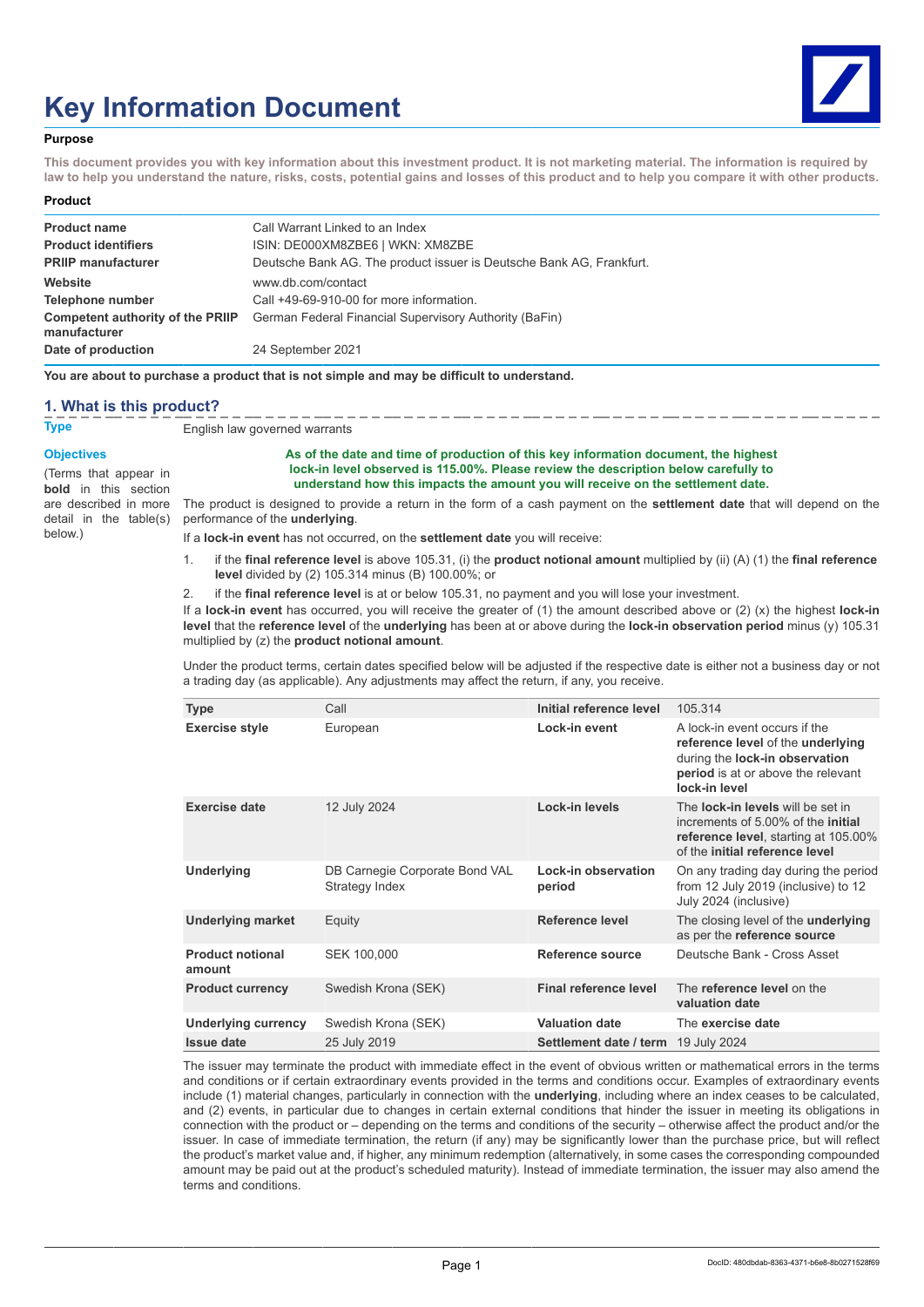Provided that in the event of any inconsistency and/or conflict between the foregoing paragraph and any applicable law, order, rule or other legal requirement of any governmental or regulatory authority in a territory in which this product is offered, such national requirements shall prevail.

**Intended retail investor**

**Risk indicator**

**Performance scenarios**

The product is intended for private clients who pursue a disproportionate participation in price changes or hedging and have a short-term investment horizon. This product is a product for clients with advanced knowledge and / or experience with financial products. The investor can bear losses up to the total loss of the capital invested and attaches no importance to capital protection.

# **2. What are the risks and what could I get in return?**





**The risk indicator assumes you keep the product for 2 years and 9 months. The actual risk can vary significantly if you cash in at an early stage and you may get back less.**

The summary risk indicator is a guide to the level of risk of this product compared to other products. It shows how likely it is that the product will lose money because of movements in the markets or because we are not able to pay you.

We have classified this product as 3 out of 7, which is a medium-low risk class. This rates the potential losses from future performance at a medium-low level, and poor market conditions are very unlikely to impact our capacity to pay you.

**To the extent the currency of the country in which you purchase this product differs from the product currency, please be aware of currency risk. You will receive payments in a different currency so the final return you will get depends on the exchange rate between the two currencies. This risk is not considered in the indicator shown above.**

This product does not include any protection from future market performance so you could lose some or all of your investment. If we are not able to pay you what is owed, you could lose your entire investment.

## **Market developments in the future cannot be accurately predicted. The scenarios shown are only an indication of some of the possible outcomes based on recent returns. Actual returns could be lower.**

| <b>Investment: SEK 100,000</b> |                                        |                |                                                         |
|--------------------------------|----------------------------------------|----------------|---------------------------------------------------------|
| <b>Scenarios</b>               |                                        | 1 year         | 2 years and 9 months<br>(Recommended<br>holding period) |
| <b>Stress scenario</b>         | What you might get back<br>after costs | SEK 84,066.24  | SEK 94.080.46                                           |
|                                | Average return each year               | $-15.93\%$     | $-2.14%$                                                |
| Unfavourable scenario          | What you might get back<br>after costs | SEK 87,920.80  | SEK 94,080.46                                           |
|                                | Average return each year               | $-12.08\%$     | $-2.14%$                                                |
| <b>Moderate scenario</b>       | What you might get back<br>after costs | SEK 95.575.38  | SEK 97.076.28                                           |
|                                | Average return each year               | $-4.42%$       | $-1.05\%$                                               |
| <b>Favourable scenario</b>     | What you might get back<br>after costs | SEK 106.928.48 | SEK 117,600.57                                          |
|                                | Average return each year               | 6.93%          | 5.91%                                                   |

This table shows the money you could get back over the next 2 years and 9 months under different scenarios, assuming that you invest SEK 100,000.

The scenarios shown illustrate how your investment could perform. You can compare them with the scenarios of other products. The scenarios presented are an estimate of future performance based on evidence from the past on how the value of this investment varies, and are not an exact indicator. What you get will vary depending on how the market performs and how long you keep the product. The stress scenario shows what you might get back in extreme market circumstances, and it does not take into account the situation where we are not able to pay you.

The figures shown include all the costs of the product itself, but may not include all the costs that you pay to your advisor or distributor. The figures do not take into account your personal tax situation, which may also affect how much you get back.

# **3. What happens if Deutsche Bank AG, Frankfurt is unable to pay out?**

You are exposed to the risk that the issuer might be unable to fulfil its obligations in respect of the product – e.g. in the event of insolvency (inability to pay / over-indebtedness) or an administrative order of resolution measures. In case of a crisis of the issuer such an order can also be issued by a resolution authority in the run-up of an insolvency proceeding. In doing so, the resolution authority has extensive intervention powers. Among other things, it can reduce rights of the investors to zero, terminate the product or convert it into shares of the issuer and suspend rights of the investors. With regard to the basic ranking of the issuer's obligations in the event of action by the resolution authority, please see www.bafin.de and search for the keyword "Haftungskaskade". A total loss of your capital invested is possible. The product is a debt instrument and as such is not covered by any deposit protection scheme.

## **4. What are the costs?**

The Reduction in Yield (RIY) shows what impact the total costs you pay will have on the investment return you might get. The total costs take into account one-off, ongoing and incidental costs.